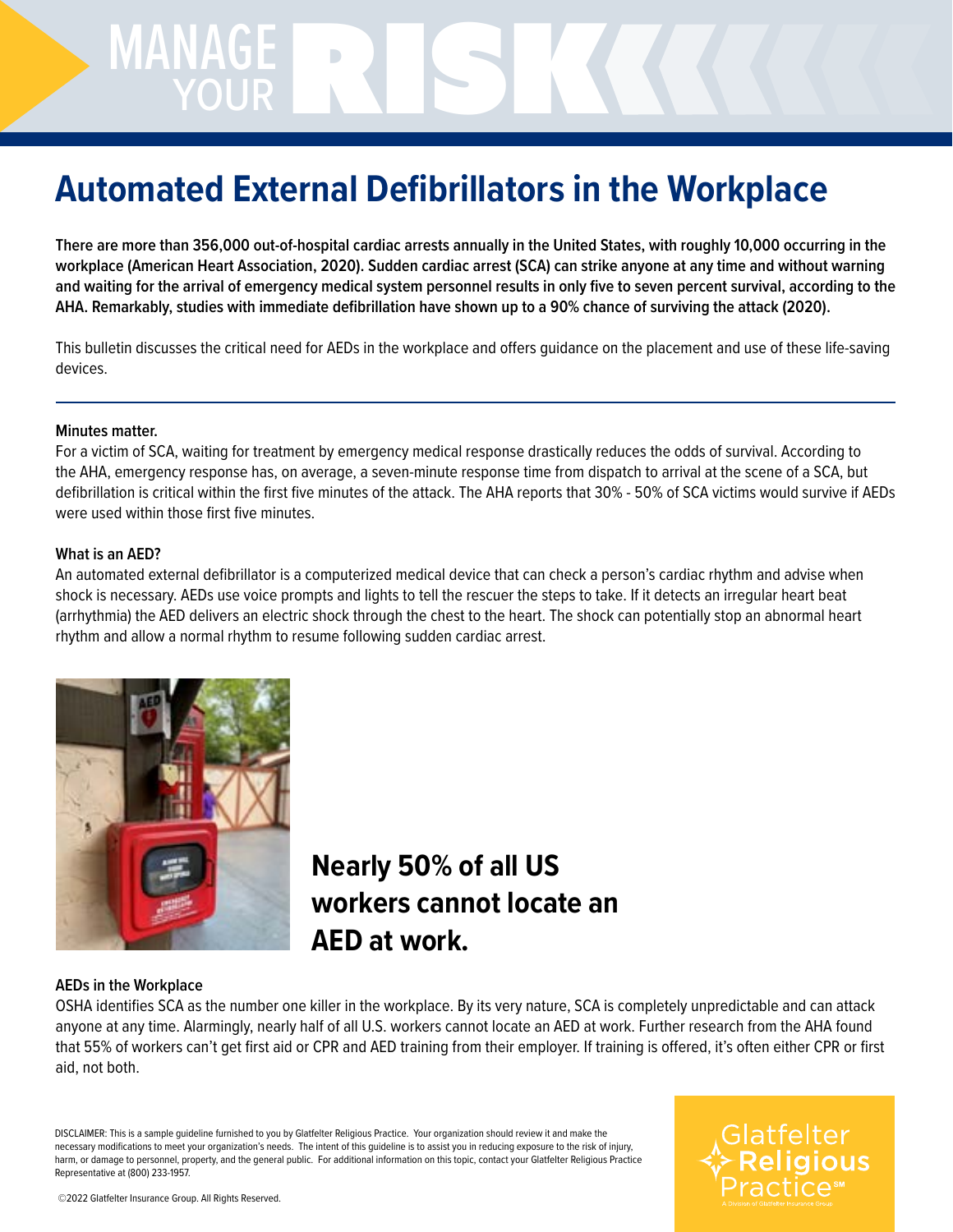#### **Improving Survival from SCA**

Once SCA attacks, the chance of survival decreases by seven to ten percent for each minute that passes without defibrillation. A strong "Chain-of-Survival" model can improve chances of survival from and recovery for victims of sudden cardiac arrest. The AHA lists six steps that must take place in rapid succession to maximize the chances of survival from sudden cardiac arrest.

- Recognition of cardiac arrest and activation of the emergency response system
- Early cardiopulmonary resuscitation (CPR) with an emphasis on chest compressions
- Rapid defibrillation
- Advanced resuscitation by Emergency Medical Services and other healthcare providers
- Post-cardiac arrest care
- Recovery (including additional treatment, observation, rehabilitation, and psychological support)

Prompt treatment with cardiopulmonary resuscitation (CPR) and/or use of an AED, and calling 9-1-1 for emergency medical services can significantly improve the odds of survival.

#### *Additional Information*

American Heart Association | [Out-of-hospital Chain of Survival](https://cpr.heart.org/en/resources/cpr-facts-and-stats/out-of-hospital-chain-of-survival)

#### **Bystander Intervention**

Increased survival rates are the main reason that hundreds of thousands of AEDs have already been deployed throughout U.S. workplaces and public places. About 1,700 lives are saved in the United States each year by bystanders using an AED. A study of nearly 50,000 out-of-hospital cardiac events published by the AHA found that those suffering from cardiac arrest in a public setting were twice as likely to survive if an AED was utilized before emergency help arrived. Senior study author Myron Weisfeldt, M.D further stated, "Tragically, the survival rate for SCA is less than 5% due to limited AED accessibility."

#### *Additional Information*

EHS Today | [Cardiac Arrest Survival Rates Higher with AED Use](https://www.ehstoday.com/health/article/21919523/cardiac-arrest-survival-rates-higher-with-aed-use?_sm_au_=iVVZgQPNq0JgRVQFk4ctvKsHftFMW)

#### **Emergency Use of AEDs**

The Cardiac Arrest Survival Act of 2000 was issued by Congress to establish limited protections from civil liability arising from the emergency use of AEDs. Good Samaritan laws have also been enacted across America. These laws vary from state to state, but generally encourage bystanders and the lay public to perform CPR and to use an AED by protecting them from liability.

#### **Placement of AEDs**

As recommended by the American Red Cross and American Heart Association, place AEDs so that individuals can get to the device and return to a victim within three to five minutes. This is known as the "collapse-to-shock" cycle.

OSHA suggests that AEDs are placed in locations where:

- Many people work closely together, such as assembly lines and office buildings
- People gather, such as company fitness centers and lunch rooms
- Lightning strikes could take place, such as outdoor exercise areas or worksites

DISCLAIMER: This is a sample guideline furnished to you by Glatfelter Religious Practice. Your organization should review it and make the necessary modifications to meet your organization's needs. The intent of this guideline is to assist you in reducing exposure to the risk of injury, harm, or damage to personnel, property, and the general public. For additional information on this topic, contact your Glatfelter Religious Practice Representative at (800) 233-1957.